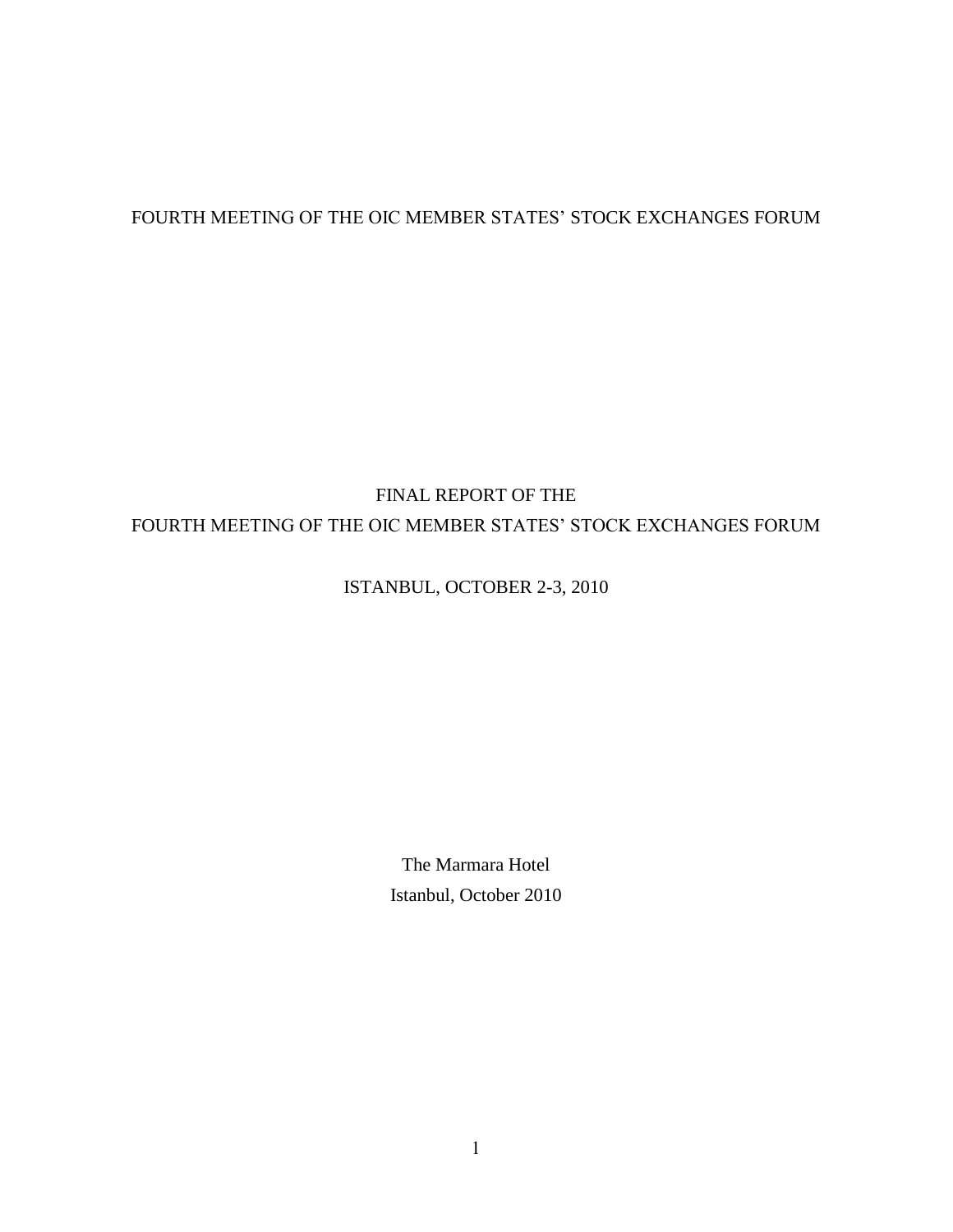# FINAL REPORT OF THE FOURTH MEETING OF THE OIC MEMBER STATES" STOCK EXCHANGES FORUM

## ISTANBUL, OCTOBER 2-3, 2010

The Marmara Hotel Istanbul, October 2010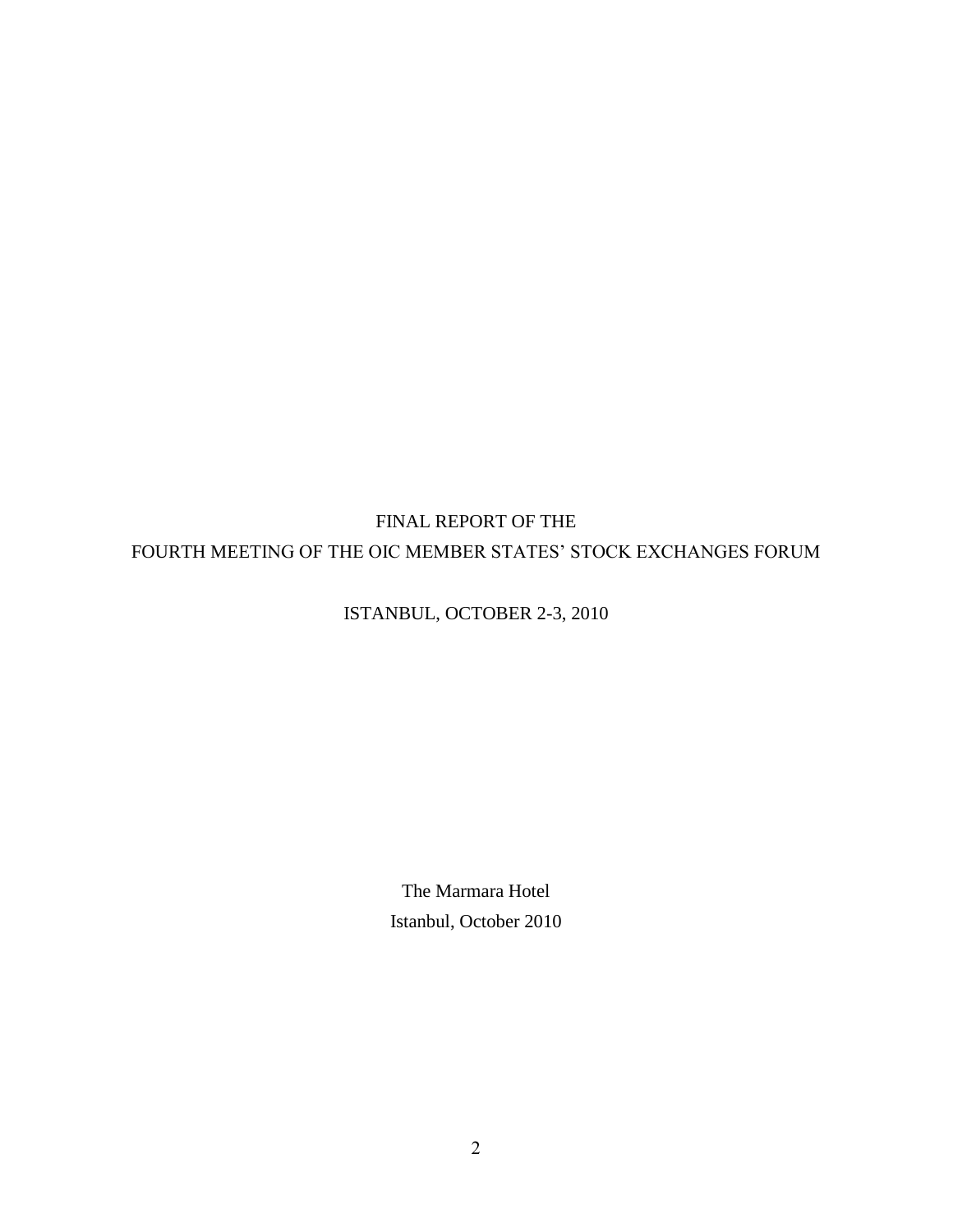### TABLE OF CONTENTS

Draft Report of the Fourth Meeting of the OIC Member States" Stock Exchanges Forum

#### ANNEXES

I. H.E. Prof. Ihsanoğlu"s message

II. Mr. Ahmet Yaman"s message

III. Presentation by Mr. Hüseyin Erkan as Forum Chairman

IV. Presentation by Ms. Şenay Pehlivanoğlu on behalf of the Task Force for Customized Indices and Exchange Traded Islamic Financial Products

V. Presentation by Mr. Azzi on behalf of Standard and Poor"s

VI. Presentation by Mr. Rushdi Siddiqui on behalf of Thomson Reuters

VII. Presentation by Mr. Ijlal Alvi on behalf of International Islamic Financial Market

VIII. Presentation by Ms. Sairana Mohd Saad on behalf of the Task Force for the Promotion, Awareness and Investor Education about Islamic Capital Markets

IX. Presentation by Mr. Mohamed El-Fatatry on behalf of Muxlim Inc.

X. Presentation by Mr. Sayd Farook on behalf of Thomson Reuters

XI. Presentation by Mr. Wan Rizaidy, Wan Mamat Saufi on behalf of Bursa Malaysia Berhad

XII. Presentation by Mr. Abolfazl Shahrabadi on behalf of the Task Force for Capital Market Linkages and the Task Force for Post-Trade Services

XIII. Presentation by Mr. Hamed Soltanninejad on behalf of the Central Securities Depository of Iran

XIV. Presentation by Mr. Jochen Biedermann on behalf of Deutsche Boerse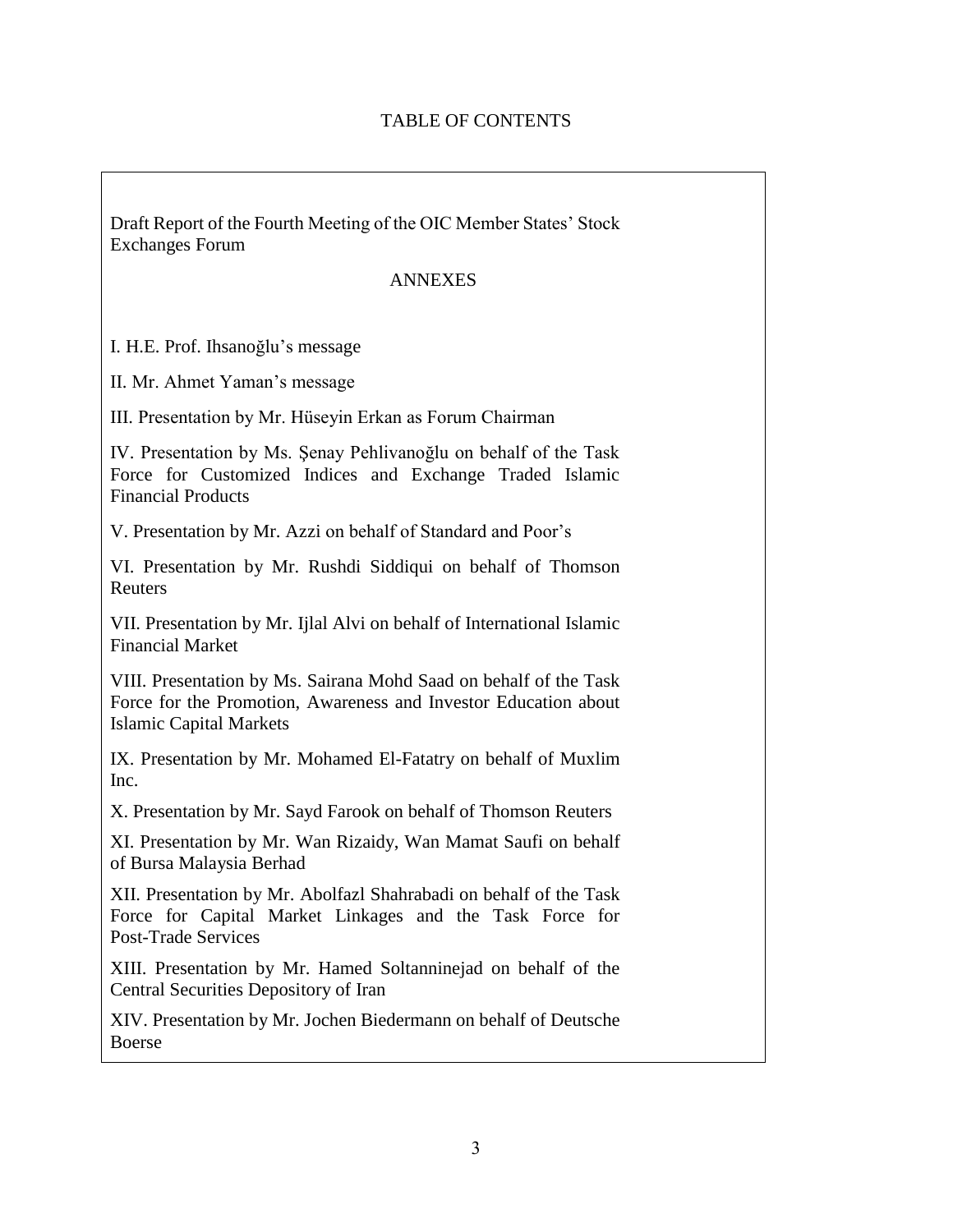FINAL REPORT OF THE FOURTH MEETING OF THE OIC MEMBER STATES' STOCK EXCHANGES FORUM

ISTANBUL, OCTOBER 2-3, 2010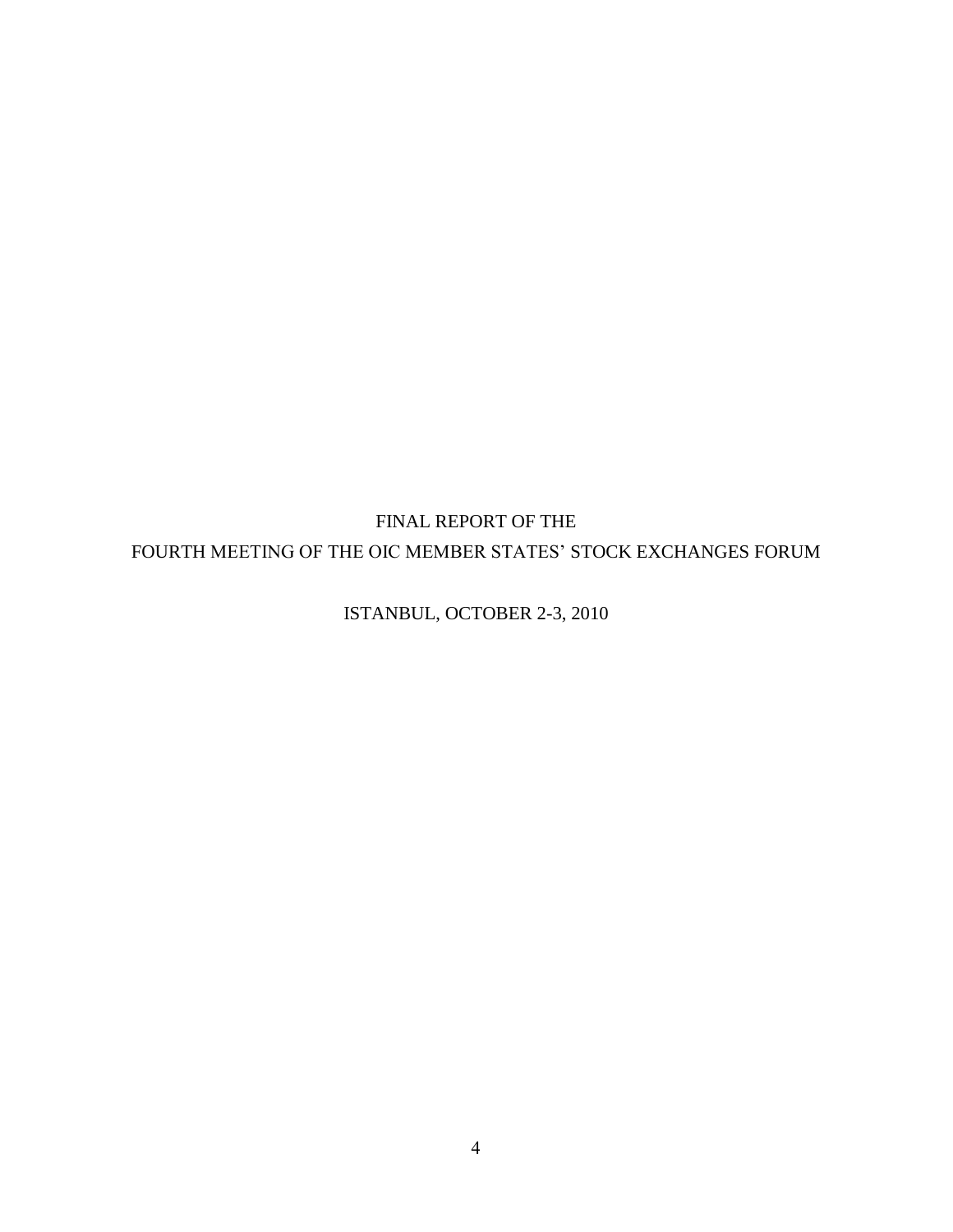#### FINAL REPORT

### OF THE

## FOURTH MEETING OF THE OIC MEMBER STATES" STOCK EXCHANGES FORUM (Istanbul, October 2-3, 2010)

1. The Fourth Meeting of the OIC Member States" Stock Exchanges Forum convened in Istanbul on October 2-3, 2010.

2. The Meeting was attended by the representatives of the following stock exchanges of the OIC Member States:

#### **A. STOCK EXCHANGES OF THE OIC MEMBER STATES**

- 1. Amman Stock Exchange, Jordan
- 2. Bursa Malaysia Berhad, Malaysia
- 3. Casablanca Stock Exchange, Morocco
- 4. Dhaka Stock Exchange, Bangladesh
- 5. Dubai Financial Market, United Arab Emirates
- 6. The Egyptian Exchange, Egypt
- 7. Istanbul Stock Exchange, Turkey
- 8. Mozambique Stock Exchange, Mozambique
- 9. Muscat Securities Market, Oman
- 10. Qatar Exchange, Qatar
- 11. Tadawul Saudi Stock Market, Saudi Arabia
- 12. Tehran Stock Exchange, Iran
- 13. Uganda Securities Exchange, Uganda

## **B. CENTRAL DEPOSITORIES, CLEARING AND REGISTRY INSTITUTIONS OF THE OIC MEMBER STATES**

- 1. Central Registry Agency of Turkey, Turkey
- 2. Central Securities Depository of Iran, Iran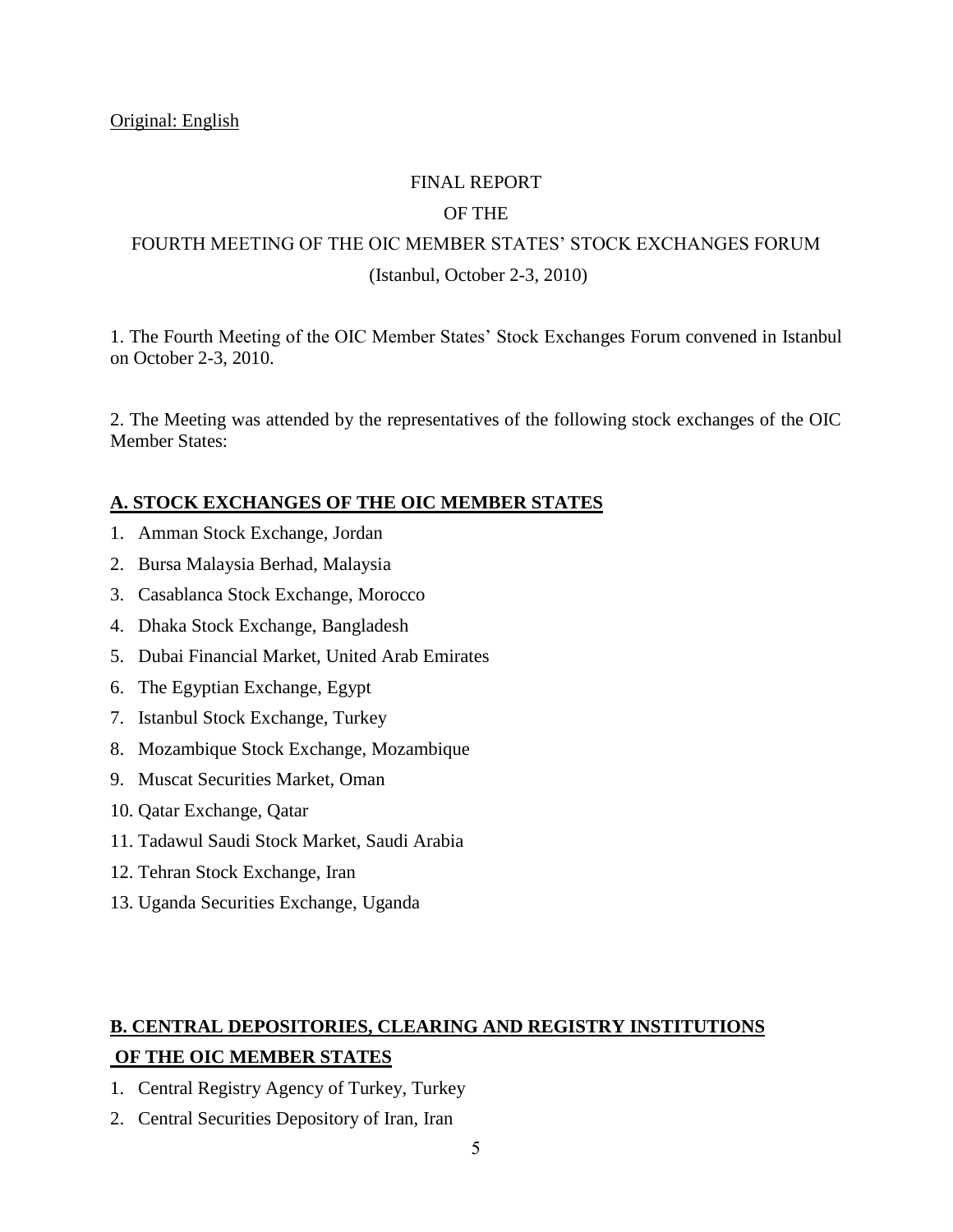- 3. Central Securities Depository of Pakistan, Pakistan
- 4. ISE Settlement and Custody Bank (Takasbank), Turkey
- 5. Muscat Clearing and Depository, Oman
- 6. National Clearing Company of Pakistan Ltd. (NCCPL), Pakistan

### **C. OTHER ORGANIZATIONS**

- 1. Capital Markets Board of Turkey (CMB), Turkey
- 2. Deutsche Boerse, Germany
- 3. Federation of Euro-Asian Stock Exchanges (FEAS)
- 4. International Islamic Financial Market (IIFM)
- 5. Muxlim Inc., Finland
- 6. Organization of the Islamic Conference (OIC)
- 7. Standard & Poor"s
- 8. State Planning Organization, Turkey
- 9. Statistical, Economic and Social Research and Training Centre for Islamic Countries (SESRIC)
- 10. Thomson Reuters, USA

#### **Opening Session**

3. Following recitation from the Holy Koran, the meeting was opened by Mr. Hüseyin Erkan, Forum Chairman and Chairman & CEO of the Istanbul Stock Exchange. Mr. Erkan welcomed all the delegates to Istanbul on the occasion of the fourth meeting of the OIC Member States' Stock Exchanges Forum. Mr. Erkan reminded the participants that the current state of the financial industry and the fast changing world requires a close partnership of countries, while the growing interest in Islamic finance presents many challenges, therefore making cooperation even more important in order to achieve mutual benefits. Mr. Erkan went on to say that as a result of the extensive work of the task forces, a remarkable progress has been made in many of the cooperation areas since the establishment of the Forum in 2005, and expressed his gratitude for this hard work. Mr. Erkan noted that the Forum started to operate in 2005 with 11 members, and membership has been increasing since then and added that the OIC is an extensive organization with 57 countries as members, and the Forum is supported by heads of state. Mr. Erkan noted that the mandate of cooperating, building cross border activity, and realizing flow of capital has been given to the Forum by the countries, who asked the Forum to come up with solid projects. Mr. Erkan said that the Forum has worked on many projects so far and shall go over this work during this two-day meeting. Mr. Erkan finally gave a summary of the program, along with brief information about the speakers.

4. H.E. Amb. Hameed A. Opeloyeru, Assistant Secretary General, Economic Affairs of the Organization of the Islamic Conference (OIC) read the message that Prof. Ekmeleddin Ihsanoğlu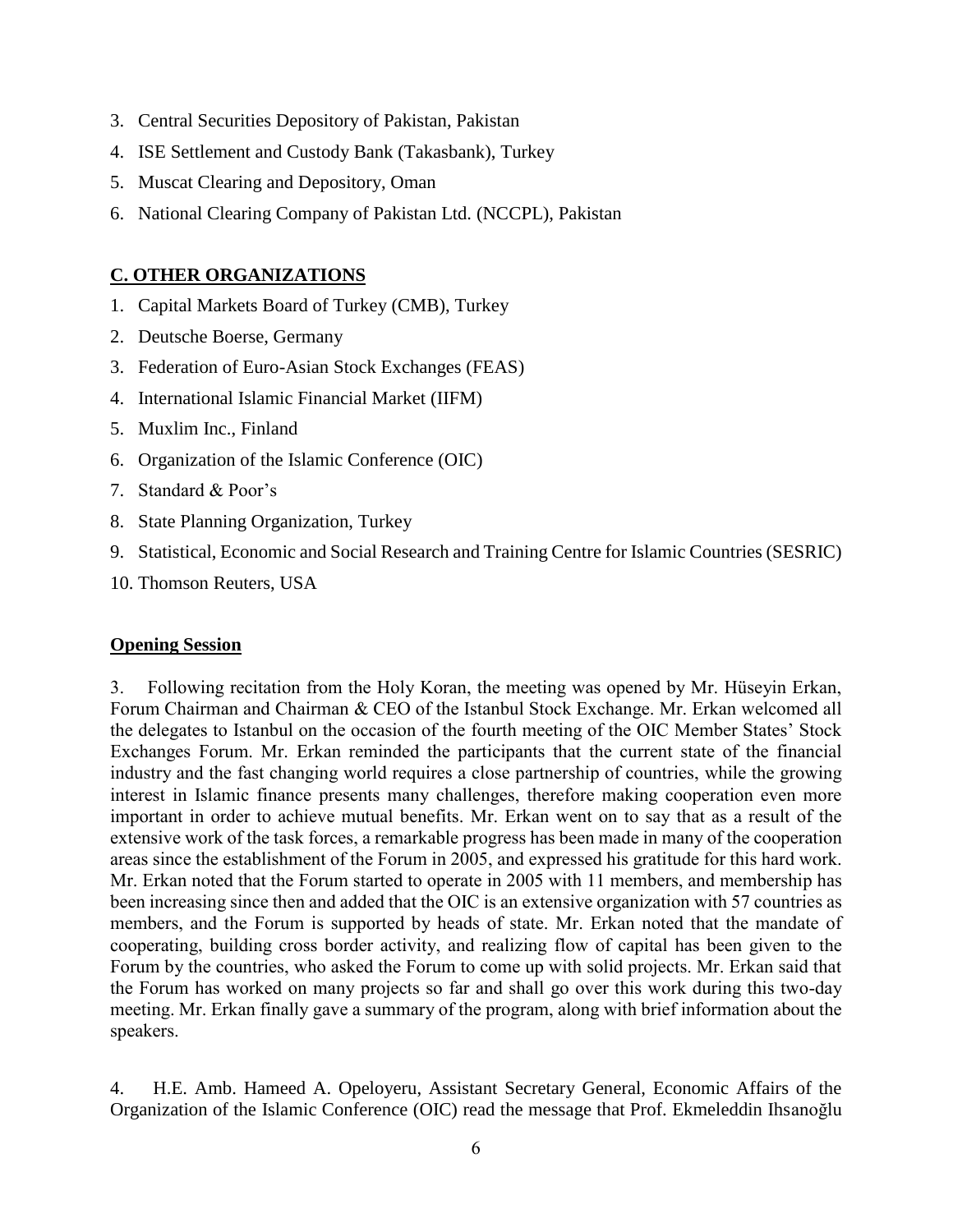has sent to the OIC Member States' Stock Exchanges Forum.

Prof. Ekmeleddin Ihsanoğlu thanked the Istanbul Stock Exchange for hosting the Forum and the participants for their commitment to the overall objectives of fostering active economic cooperation among OIC Member States. Prof. Ihsanoğlu stated in his message that the capital markets in OIC Member States, particularly the Shariah-compliant instruments have continued to grow along with increased awareness. Prof. Ihsanoğlu went on to say that despite being considered as "emerging", the share of the OIC Stock Exchanges within the world"s total market capitalization increased three-fold in the last seven years according to the World Bank reports. Prof. Ihsanoglu also noted the rising popularity of Islamic sukuks, with a global amount of issuance of US\$120 billion and stated that the Forum needs to proceed rapidly to promoting cooperation for the purpose of sharing best practices, capacity-building, and regulatory frameworks, and also pooling resources to address the issue of stability and liquidity for the Islamic capital instruments. Prof. Ihsanoğlu also indicated that cooperation in the area of integrating national regulatory policies is increasingly popular in the agenda of the OIC, with the OIC Trade Preferential System (TPS-OIC) about to enter into force, the recent inauguration of the Standards and Metrology Institute for OIC Countries in Ankara, and the ongoing work on the Halal Food Standards. Prof. Ihsanoğlu assured the Forum of the OIC General Secretariat"s intention to give adequate visibility to the outcome of the Forum"s deliberations in a timely fashion, which will in turn ensure the involvement of the decision-makers for the popularization of the Islamic Capital Markets in their respective countries. Prof. Ihsanoğlu noted that the OIC"s support is also within the framework of promoting privatization drive in OIC countries, including the progressive increase in the involvement of the Private Sector in the implementation of the OIC Ten Year Programme of Action.

*(A copy of Prof. Ekmeleddin Ihsanoğlu's message is herewith attached as Annex 1).*

5. Mr. Ahmet Yaman, Deputy Undersecretary of the State Planning Organization of Turkey, thanked the Istanbul Stock Exchange for hosting the meeting with such high level participation and went on to say that COMCEC has been offering a permanent cooperation platform for Islamic countries for more than twenty-five years and has been working to strengthen the cooperation among the fifty-seven member countries of the OIC. Mr. Yaman mentioned the Economic Summit organized by COMCEC in 2009, aimed at strengthening the economic cooperation among the member States, and added that the work of the Forum will be presented to the  $26<sup>th</sup>$  Session of the COMCEC to be held in the following week, with the participation of 40 ministers of the member States. Mr. Yaman also gave brief information about the Istanbul International Financial Center. Mr. Yaman stated that, in consideration of the limited negative effects of the global financial turmoil on Turkey, its place as the seventeenth largest economy of the world, further strengthened by its regional location, and Istanbul, as its natural financial center, has the potential to become an important international financial center. Mr. Yaman summarized the work on the Istanbul International Financial Center project, initiated by an affirmative report of the Banks Association of Turkey, supported decisively by the Turkish government, and coordinated by the State Planning Organization of Turkey. Mr. Yaman added that a very important item for the project is the development of Islamic financial products, for which, the Forum provides significant support.

*(A copy of Mr. Ahmet Yaman's message is herewith attached as Annex 2)*

6.Mr. Hüseyin Erkan, ISE Chairman & CEO, in his role as the Forum Chairman, delivered a presentation on the background of the Forum and the tasks accomplished since the 3rd Forum meeting in October 2009.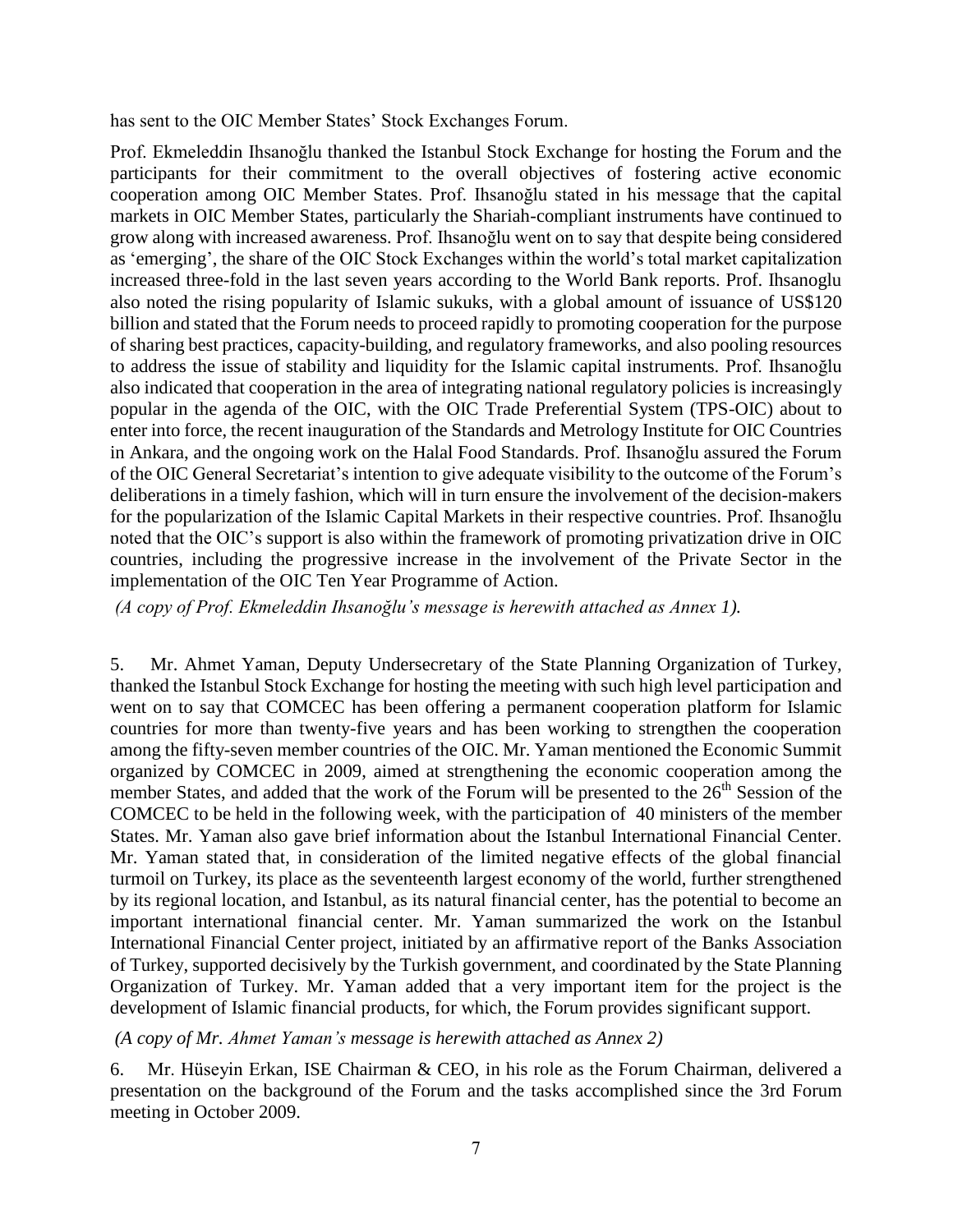*(A copy of Mr. Hüseyin Erkan's presentation is herewith attached as Annex 3)*

7. Ms. Şenay Pehlivanoğlu, Assistant Director, Foreign Securities Market, Istanbul Stock Exchange, presented the report of the Task Force for Customized Indices and Exchange Traded Islamic Financial Products.

*(A copy of the presentation of the Task Force for Customized Indices and Exchange Traded Islamic Financial Products is herewith attached as Annex 4)*

8. Mr. Charbel Azzi, Head of Client Coverage MENA Region, Index & Portfolio Services, Standard & Poor's delivered a presentation entitled "Progress on Creation of OIC Indices".

*(A copy of the presentation by Mr. Azzi is herewith attached as Annex 5)*

9. Mr. Rushdi Siddiqui, Global Head of Islamic Finance, Thomson Reuters, delivered a presentation entitled "OIC (Islamic Indexes and Finance – A Deep Dive".

*(A copy of the report of Mr. Siddiqui's presentation is herewith attached as Annex 6)*

10. Mr. Ijlal Alvi, Chief Executive Officer, International Islamic Financial Market, delivered a presentation entitled "Progress on Islamic Repo".

*(A copy of the report of Mr. Alvi's presentation is herewith attached as Annex 7)*

11. Ms. Sairana Mohd Saad, Assistant Vice President & Head of Marketing and Communications, Islamic Markets, Bursa Malaysia Berhad, presented the report of the Task Force for the Promotion, Awareness and Investor Education about Islamic Capital Markets.

*(A copy of the presentation of the Task Force for the Promotion, Awareness and Investor Education about Islamic Capital Markets is herewith attached as Annex 8)*

12. Mr. Mohamed El-Fatatry, Founder and CEO, Muxlim Inc., delivered a presentation entitled "Branding and Promoting Islamic Capital Markets and Raising Awareness for the OIC Markets.

*(A copy of Mr. El-Fatatry's presentation is herewith attached as Annex 9)*

13. Mr. Sayd Farook, Global Head of Islamic Capital Markets, Thomson Reuters, delivered a presentation entitled "Islamic Corporate Social Responsibility".

*(A copy of Mr. Farook's presentation is herewith attached as Annex 10)*

14. Mr. Wan Rizaidy, Wan Mamat Saufi Head, Product Development, Islamic Market, on behalf of Ms. Raja Teh Maimunah, Global Head of Islamic Markets, Bursa Malaysia Berhad, delivered a delivered a presentation entitled "The Islamic Capital Markets – Opportunities from an Exchange's Perspective".

*(A copy of Mr. Wan Rizaidy, Wan Mamat Saufi's presentation is herewith attached as Annex 11)*

15. Mr. Abolfazl Shahrabadi, Public Relations and International Director, Tehran Stock Exchange, presented the joint report of the Task Force for Capital Market Linkages and the Task Force for Post-Trade Services on behalf of the Tehran Stock Exchange and the ISE Settlement and Custody Bank (Takasbank).

*(A copy of the joint report of the Task Force for Capital Market Linkages and the Task Force for Post-Trade Services is herewith attached as Annex 12)*

16. Mr. Hamed Soltanninejad, Deputy Managing Director (Operations), Central Securities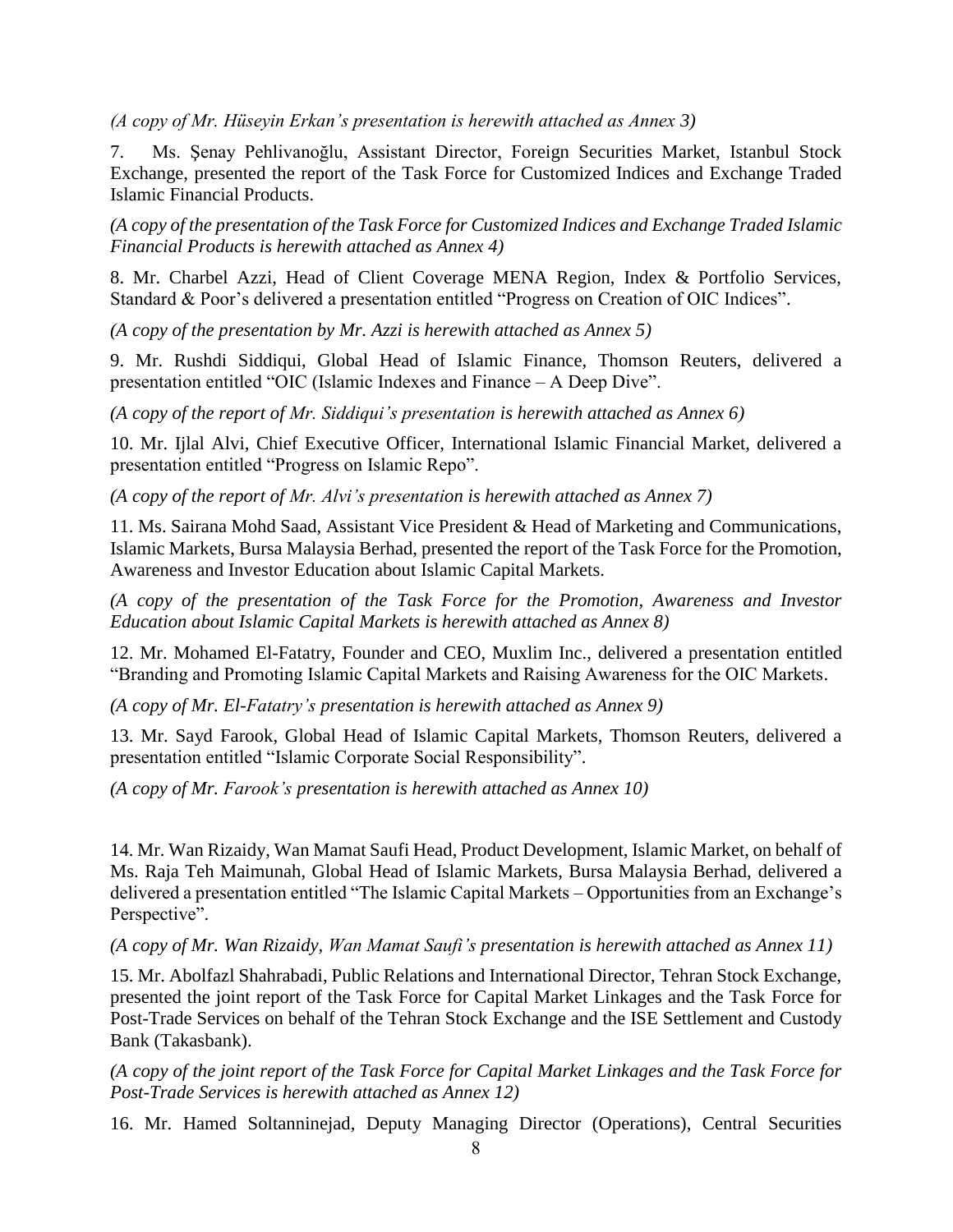Depository of Iran, delivered a presentation entitled "OIC Capital Markets Interlinking Using SAMIP".

*(A copy of Mr. Soltanninejad's presentation is herewith attached as Annex 13)*

17. Mr. Jochen Biedermann, Senior Vice President, Head of International Affairs, Deutsche Boerse AG, delivered a presentation entitled "Capital Market Linkages".

*(A copy of Mr. Biedermann's presentation is herewith attached as Annex 14)*

#### 18. PROPOSALS, RECOMMENDATIONS AND DECISIONS

The following proposals and recommendations were made and decisions were taken at the meeting:

- 1. Having reviewed the proposals of various international index providers, the Forum has chosen S&P as the index provider for the OIC Stock Exchanges.
- 2. The Task Force for Customized Indices and Exchange Traded Islamic Financial Products will coordinate the work with the index provider; i.e. S&P, and will facilitate the signing of the master agreement between the index provider and the participating stock exchanges. S&P will create a benchmark index and tradable indices and will also suggest sectoral, regional and other types of indices for further consideration.
- 3. The Forum appreciates the work that has been presented by IIFM and will continue to work with IIFM on further projects. The Forum members acknowledge the Paper distributed by the Task Force recommending the development of the secondary sukuk market with market makers, in addition to the trading of Exchange Traded Funds, Exchange Traded Commodity Contracts, Islamic Real Estate Investment Trusts, and Islamic Depository Receipts, as well as other Islamic products to be traded on the OIC stock exchanges.
- 4. The Forum appreciates the work done by Bursa Malaysia Berhad with regard to the Task Force for the Promotion, Awareness and Investor Education about Islamic Capital Markets. The Task Force for the Promotion, Awareness and Investor Education about Islamic Capital Markets will continue to work on the development of awareness raising activities and projects. The Forum expects the contributions of the member stock exchanges for the development of the OIC members' directory, the template of which has already been prepared by the Task Force. The web site should be re-structured and enriched to become interactive and to include more detailed information about the member Exchanges for reference purposes and for investor education.
- 5. The Forum is appreciative of the progress made by Thomson Reuters in developing a specialized section on OIC countries' capital markets. The Forum recommends to the member stock exchanges to utilize the services provided by data vendors such as Thomson Reuters in facilitating cross border trading through the tools provided for broker dealers. The data vendors should be encouraged to provide competitive terms on their services in cooperation with the OIC Stock Exchanges.
- 6. The presentation jointly prepared by the Task Force for Capital Market Linkages and the